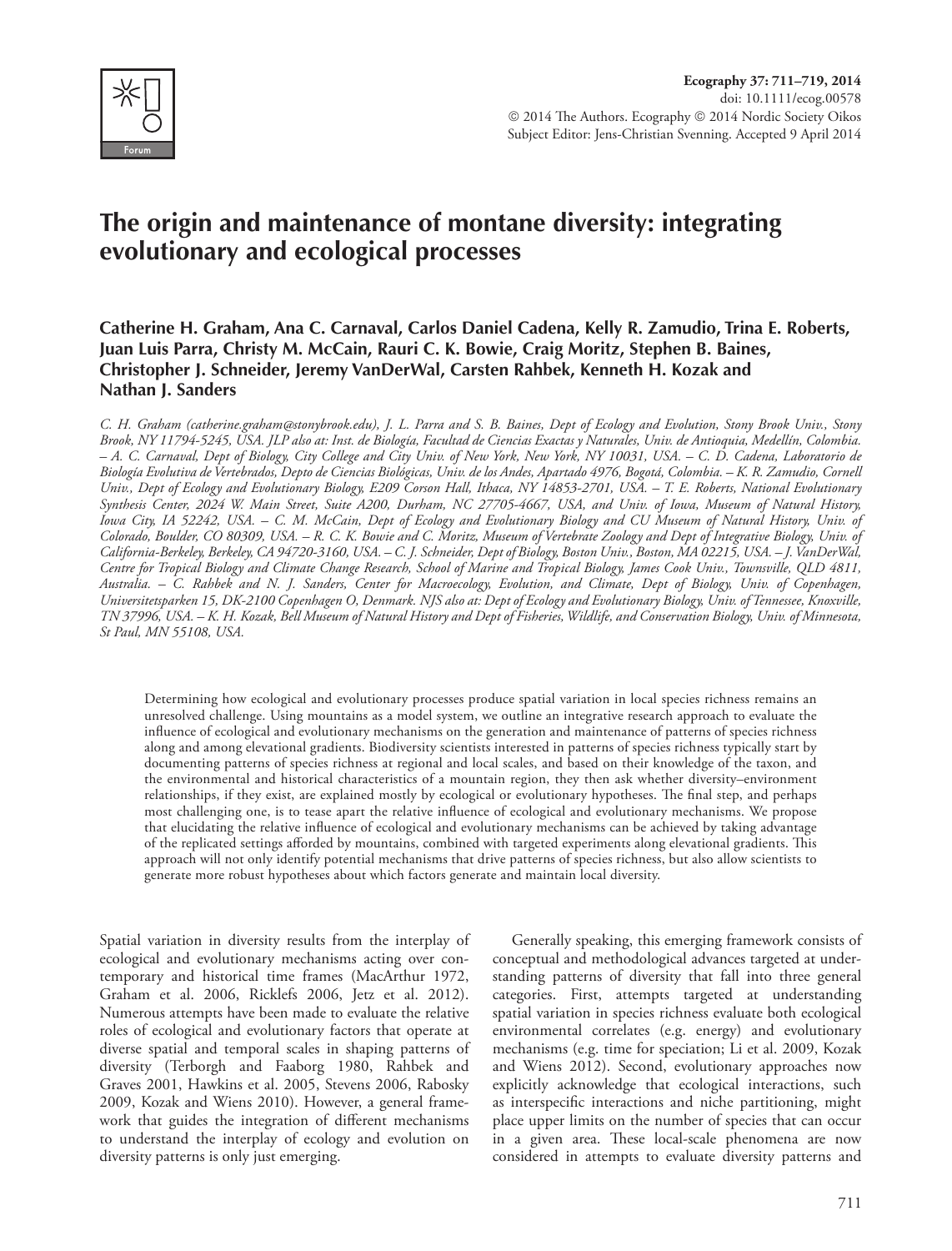speciation rates (Cavender-Bares et al. 2004, Rabosky 2009, Rabosky and Glor 2010, Stevens 2011, Machac et al. 2013). Third, studies of local assemblages increasingly consider the influence of processes acting at broad spatial scales on local diversity (MacArthur and Levins 1967, Ricklefs 2004, Harrison and Grace 2007, Harrison and Cornell 2008). A common theme in all of these approaches is that ecological and evolutionary mechanisms generating local diversity patterns can act at multiple spatial and temporal scales, making it challenging to determine the relative importance of different mechanisms (Wiens 1989, Cavender-Bares et al. 2009).

 Our goal is to build on the current integrative research described above and explore an approach for identifying the underlying ecological and evolutionary mechanisms that influence pattern of species richness. While it may not yet be feasible to determine definitively the causal mechanisms for any given diversity gradient – one of the holy grails of ecology and evolution – our approach provides a series of steps to begin to tease apart the relative importance of various drivers of species richness. We do not attempt to review the numerous ecological and evolutionary drivers of richness, as comprehensive reviews already exist (Willig et al. 2003, Currie et al. 2004, Mittelbach et al. 2007). We focus on mountain systems for a variety of reasons: they differ in age, size, historical stability, climate regimes and topographic complexity making them excellent natural laboratories to determine how environmental, geographic and biotic factors interact to promote diversification and maintenance of mountain flora and fauna. Importantly, many species inhabiting montane diversity hotspots are endemic to relatively restricted and fragmented high-elevation habitats (Graves 1985, Rahbek 1997) and may be especially subject to the potential impact of climate change (La Sorte and Jetz 2010, McCain and Colwell 2011); though it may also be possible for some of these species to track their thermal niche (Loarie et al. 2009, Bertrand et al. 2011). Consequently, understanding the causes of elevational diversity gradients is critical to predicting how patterns of species richness may change in response to projected global changes in climate. Nonetheless, the general framework developed herein for mountains could be applied to other regional gradients such as withinbiome or bathymetric gradients.

# **A naturally replicated natural experiment: mountains as models**

 Elevational gradients represent an appropriate system for evaluating whether general relationships exist among richness patterns, environmental variables, and the ecological and evolutionary processes that determine how many species co-occur in a given area (Rahbek 1995, Körner 2000). A variety of richness patterns occur on mountains: the most prevalent are low- and mid-elevation peaks in richness (Rahbek 1995, 2005, McCain and Grytnes 2010, Werenkraut and Ruggiero 2011), although some instances of increasing richness at high elevations (Sanders et al. 2003) or no change in richness with elevation (Fierer et al. 2011) have been documented. There are hundreds of montane gradients distributed across the globe which differ in age,

712

size, connectivity, persistence of habitat through time (i.e. stability), topographic complexity, climatic regimes and other environmental attributes, making comparative studies possible. Thoughtful selection of montane gradients for study, focused on specific hypotheses or questions, can illuminate some of the mechanisms driving diversity patterns (Kattan and Franco 2004, Körner 2007). For instance, because particular elevational gradients are nested within single biogeographic regions, it may be possible to minimize the effects of large-scale environmental variation (e.g. climatic seasonality), which typically complicates studies along latitudinal gradients (Körner 2000, Sundqvist et al. 2013). In addition, and in sharp contrast with latitudinal gradients, elevational gradients often span many climatic zones across a short distance and thus provide higher variance in climate within dispersal distances of many species than do latitudinal gradients. While different mechanisms might be at play along latitudinal and elevational gradients, making it potentially problematic to generalize mechanisms identified on elevational gradients to latitudinal gradients, the enhanced climatic variation over short spatial scales makes mountains an ideal study system to examine at least some of the mechanisms underlying spatial variation in biodiversity. Another benefit of mountain systems compared to latitudinal gradients is that montane systems often have a more limited species pool from which locally coexisting species are drawn whereas latitudinal studies often include sites from distinct species pools and unique evolutionary histories, making it more difficult to disentangle ecological and evolutionary factors that can affect patterns of species richness. Finally, though the number of experiments and observations along latitudinal gradients is increasing (Schemske et al. 2009), it is often much more tractable to conduct experiments and make repeated observations along elevational gradients than latitudinal gradients.

# **An approach for combining ecological and evolutionary mechanisms**

 It was long thought that species richness simply declined linearly with elevation (MacArthur 1972), but that is often not the case; a variety of richness patterns occur on mountains and these patterns can be generated by a range of different mechanisms (Rahbek 2005). For simplicity, we begin to explore these mechanisms by considering patterns of species richness along a single elevational gradient, though elevation is likely not the key environmental gradient influencing richness (i.e. no organisms except humans walk around with altimeters and move up or down in elevation because of what the altimeter says; Körner 2007), but is likely a proxy for spatial variation in the environment (elaborated on below). To develop our approach, we first define the terms as we apply them here, because many have been used in a variety of ways in the literature. Second, we explore mechanisms that influence observed patterns of local species richness (i.e. the number of species in a local community) across an elevational gradient. Third, we describe a research approach to explore how different eco-evolutionary mechanisms interact to produce current patterns of species richness across gradients. Fourth, we identify research challenges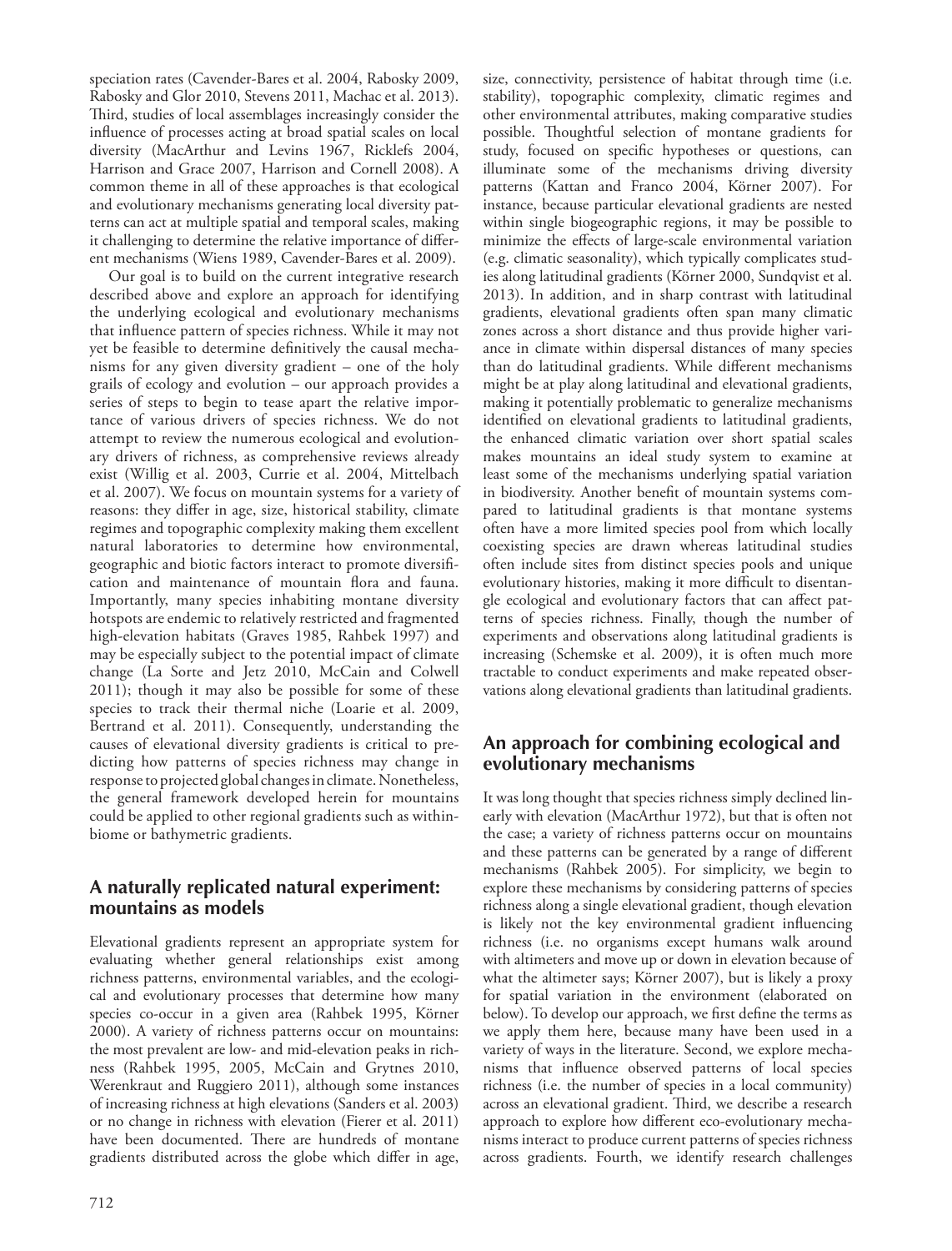associated with applying our approach and offer perspectives on how our framework can provide new research directions.

### **Terminology: scale, region and species pools**

Observed patterns of species richness across a gradient reflect mechanisms acting at different spatial and temporal scales. Here we define two spatial scales, regional and local, and consider mechanisms that generally act over long time frames (thousands to millions of years) and shorter time frames (tens to hundreds of years). We use 'montane region' to mean an entire mountain range with a unique history that is distinct from that of neighboring, but biogeographically separate ranges. Mechanisms that generate and maintain species richness within regions, e.g. speciation, extinction and colonization from outside the region, generally act across 'long time' frames. We use 'local scale' to refer the scale over which species can interact, either directly or indirectly, with outer species co-occurring with them in space and time. Depending on the organisms local can vary in size by orders of magnitude. At this scale, evolutionary processes such as speciation are unlikely to occur (Losos and Schluter 2000, Kisel and Barraclough 2010). While some evidence suggests that speciation, in particular, can occur at small spatial scales and over short time periods, full consideration of contemporary evolution is beyond the scope of this paper (Hendry and Kinnison 1999).

 A species pool refers to the number and identity of species in a given region and is often used to evaluate whether patterns of species richness or composition in a local assemblage, or sub-region within this broader region, differ more than that expected by chance when compared to the species in the broad region (Gotelli 2000). There is no single way to define the region from which the species pool is taken; instead species pools can be defined considering different geographic extents (subregions within a broad region) or subsets of environmental conditions and as such can be used to identify specific mechanisms that structure patterns of species richness (Algar et al. 2011, Lessard et al. 2012, Carstensen et al. 2013).

### **Mechanisms infl uencing gradients in species richness**

 Rates of speciation, extinction or colonization vary with environmental conditions along elevational gradients, causing the number of species that could potentially occur at any point along the gradient to vary (Fig. 1). Patterns of species richness along elevational gradients may partly result from the rate of lineage diversification (the balance of speciation and extinction) and the time that lineages have persisted in a portion of the gradient. Parts of the gradient where lineages diversify quickly, or where lineages have been present for longer, are expected to be more diverse (Wiens et al. 2007). Colonization from outside the region can also influence patterns of species richness, because if colonizing species are adapted to conditions at a particular part of the gradient, then they may be more likely to establish and potentially diversify under these conditions (Donoghue 2008, Drummond 2008). Yet, diversification rate, persistence time, and colonization need not co-vary

across the gradient. In fact, combinations of these processes can result in similar patterns of species richness across a gradient (Fig. 1). For instance, a uniform pattern of richness along a gradient (Fig. 1g) could be the result of a uniform diversification rate and lineage persistence time (Fig. 1e) or opposite patterns of diversification rate and lineage persistence time (Fig. 1d). In addition, it might also be the case that local-scale interactions scale up to influence diversification dynamics and ultimately the regional species pool, though this is only beginning to be explored (Rabosky 2009, Rabosky and Glor 2010). Interactions among species in sympatry can result in character displacement (Schluter and McPhail 1992, Adams and Rohlf 2000, Davies et al. 2007) which could influence the availability of empty niches or ecological opportunity in a given region (Rabosky 2009, Rabosky and Glor 2010). We refer to the number and identity of species that could occur in a given elevational band across the entire mountain region given these mechanisms that act over relatively long temporal scales (see terminology above) as the potential pool, which is usually a subset of those species that can occur within the entire mountain region (regional pool). While determining the number of potentially colonizing species accurately will often be challenging, it serves as a conceptual and heuristic tool for our framework and likely can be approximated based on species regional distribution patterns and the match between species and the local environment (see below). For instance, given knowledge of the thermal tolerances of all ant species in the southern Appalachia and the temperatures at local sites an approximate potential pool could be estimated (Diamond et al. 2012).

 Local gradients will emerge from an additional set of processes that may further modify the potential pattern of species richness generated by speciation, extinction and regional colonization described above. For example, certain species in a potential pool might not occur in local assemblages at particular elevations because of competing species or lack of mutualists (Cavieres et al. 2014). Such biotic interactions limit the number of species from the potential pool that can persist in local communities along the gradient, causing discordance between the potential and observed local patterns of species richness (Fig. 1, panel II and III). Overlap in the richness pattern of the potential species pool to observed richness (Fig. 1h) might indicate that historical diversification and colonization processes are largely responsible for the observed patterns of species richness and that local biotic interactions have, at best, only a weak effect (MacArthur 1972, Terborgh and Faaborg 1980, Wiens et al. 2007). In contrast, discordance between potential richness patterns and observed local patterns (Fig. 1i-m) is expected if local biotic interactions have influenced the assembly of local assemblages from the potential pool (Terborgh and Faaborg 1980, Sanders et al. 2003, Rabosky 2009, Rabosky and Glor 2010, Cavieres et al. 2014). In the latter cases, constraints due to biotic interactions might reduce or even reverse the pattern expected based on the potential species pool along the gradient. When species richness in the potential pool does not vary with elevation (Fig. 1g), biotic interactions that exclude species in different elevational bands may influence observed richness patterns (Fig. 1k-m).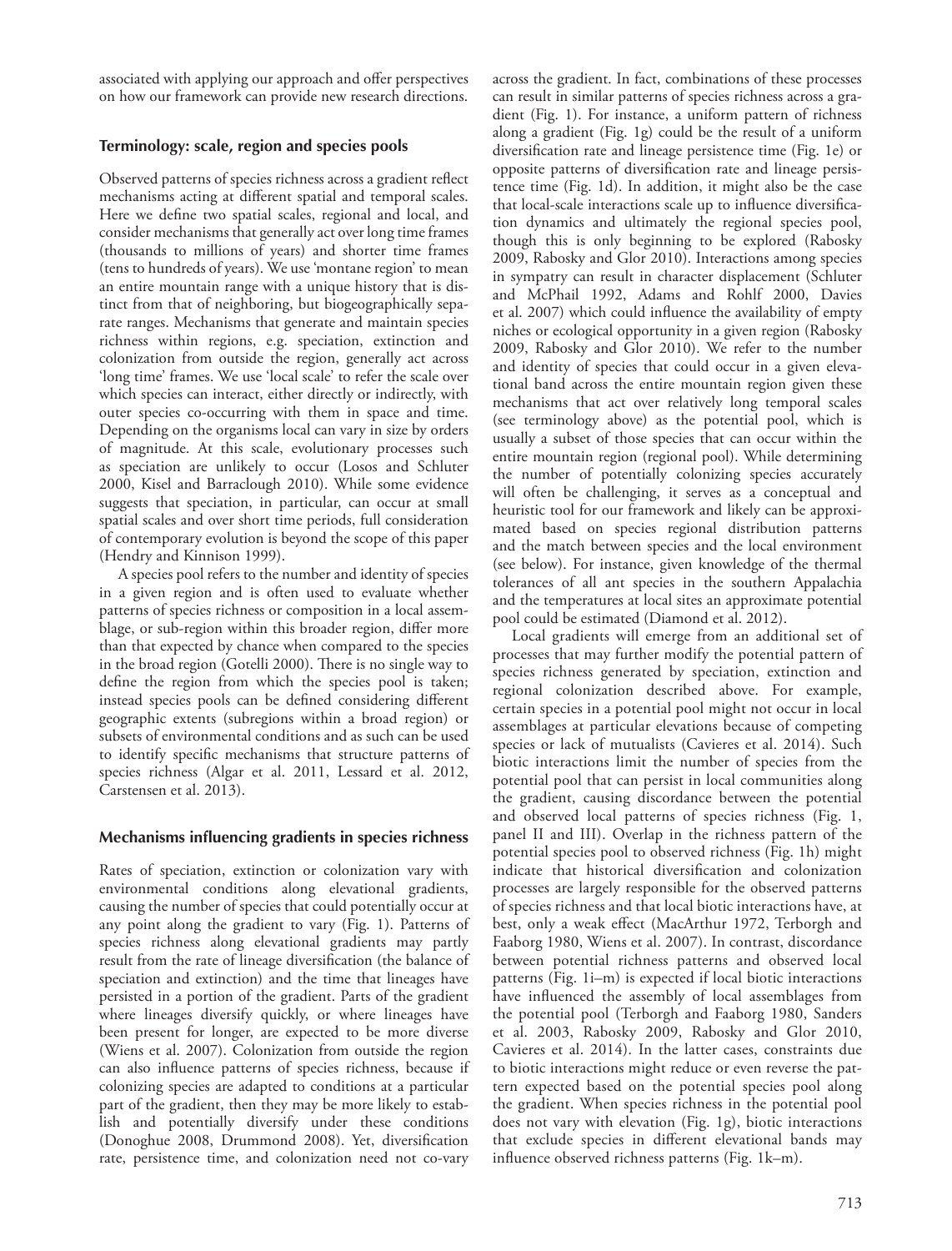

 Figure 1. Conceptual framework integrating evolutionary and ecological approaches to studying mechanisms contributing to local patterns of diversity along elevational gradients. Diversification rate and time of lineage persistence (panel I) combine to generate potential patterns of diversity along the gradient (panel II). Colonization can also influence potential patterns of diversity, but for visual clarity it is not shown. Ecological filtering acts to produce the observed local richness pattern (panel III) which can take various forms.

The combinations shown in Fig. 1 do not represent all possible interactions between evolutionary and ecological mechanisms that shape empirical richness patterns. However, these examples underscore the complexity of possible interactions, the multiple paths by which different mechanisms yield similar outcomes, and the importance of evaluating how historical and contemporary mechanisms interact when inferring the causes of observed diversity patterns. While this heuristic framework may be conceptually useful, we realize it can be difficult to implement. Below we outline a series of steps that can facilitate integrative analyses of patterns of montane richness patterns, which can then be compared across other richness gradients.

#### **Research steps for evaluating mechanisms infl uencing montane diversity**

Elevation per se does not affect the patterns of species richness along elevational gradients (Rahbek 1995, Körner 2000). Elevational gradients represent many different environmental gradients and historical factors (e.g. productivity, temperature, isolation, and climatic stability; Körner 2000), ultimately related to speciation, extinction, colonization or co-existence. These gradients should be considered when evaluating the ecological and evolutionary mechanisms that influence species richness. For instance, if speciation is positively correlated with temperature, then negative relationships between elevation and species richness will arise because more species are produced at warmer, lower elevations; alternatively, extinction may be negatively correlated with temperature, such that high-elevation taxa go extinct more often and thus yield lower richness over time. In contrast, diversification rates may not vary with respect to climatic variables, but temperature may limit the number of species that are capable of colonizing an area to those with the appropriate traits for surviving in the cold (environmental filtering), or limit the number of species that can co-exist in a given low-temperature microhabitat (competitive exclusion) where resources are limited (Fig. 2).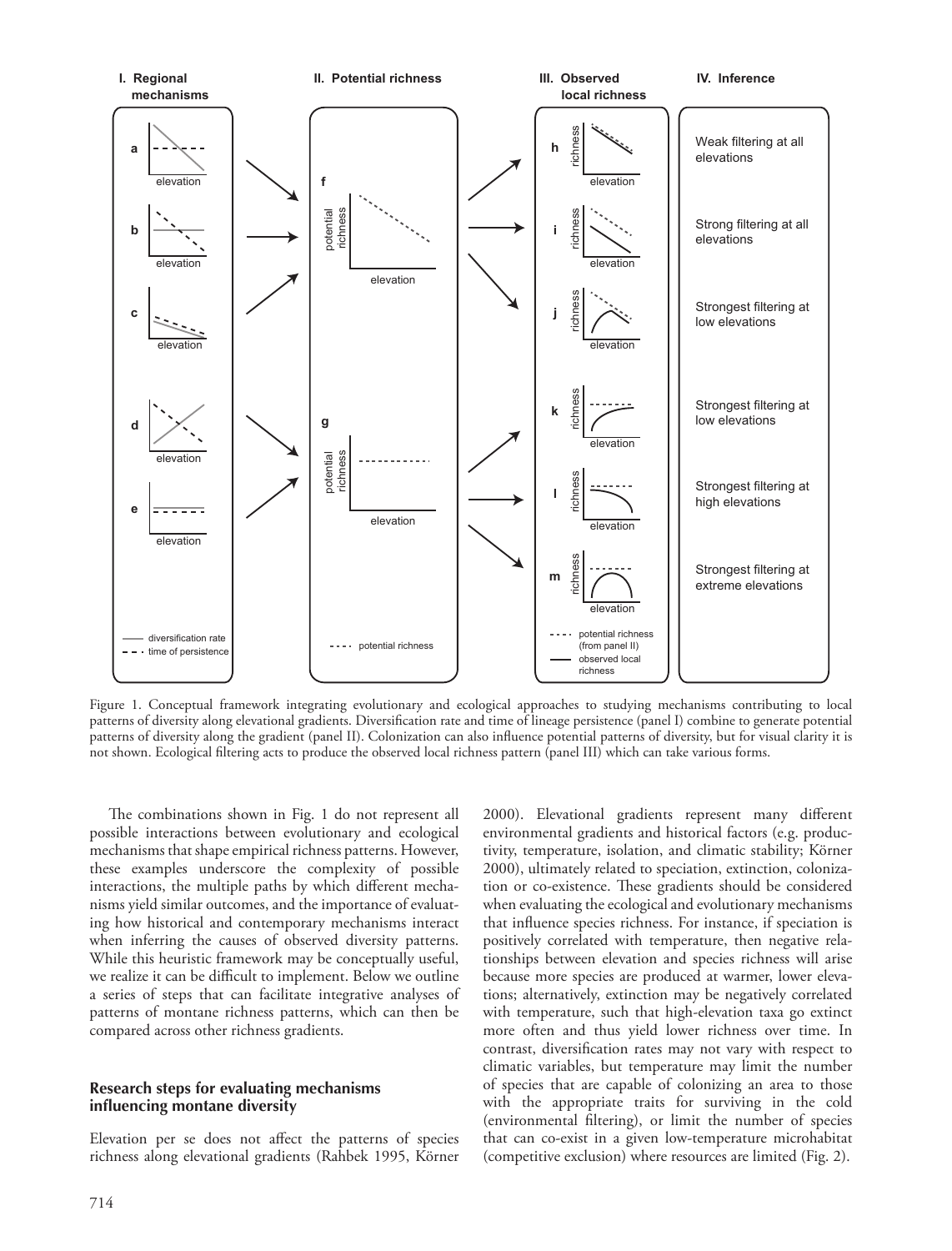

 Figure 2. Example of how multiple ecological and evolutionary factors can be considered to explore patterns of richness along an elevational gradient based on the assumption that temperature is the gradient of interest.

The fundamental question is to what extent do specific ecological or evolutionary mechanisms represent plausible explanations for the generation and maintenance of patterns of diversity along elevational gradients? We describe how ecological and evolutionary approaches can, and have, been used to evaluate drivers of potential richness patterns across elevational gradients (Fig. 1, panels I and II, Fig. 2). We then describe how species-specific measurements or experiments can be used to both refine hypotheses related to the generation and maintenance of potential richness (Fig. 1, panels I and II) and hypotheses related to observed richness (Fig. 1, panels II and III, Fig. 2). The order in which research activities are presented below need not dictate how a research program should be organized, but we argue that all activities are likely illuminating.

#### *Quantify patterns of richness over the elevational gradient of interest*

 Both the potential and observed pattern of richness along a given gradient (Fig. 1, panels II and III) should be quantified. For instance, what is the relationship between ant species richness and elevation within the Great Smoky Mountains National Park and for all members of that lineage across the entire Appalachian region? The simplest way to determine potential richness is to use the minimum and maximum elevational limit of species across the entire mountain region (information that is increasingly available for many taxa). Alternatively, knowledge of organismal physiology can be used to predict where each species may occur, either along the elevational gradient itself or in association with environmental variables that vary across the elevational gradient. Observed local richness should be obtained from actual field work aimed at sampling the number of locally interacting species in a community.

#### *Explore diversity – environment relationships*

 Over the past several decades, a variety of empirical correlates of species richness, their form, and the potential ecological and evolutionary mechanisms proposed to underlie them, have been explored (Willig et al. 2003, Currie et al. 2004, Mittelbach et al. 2007). Consideration of these factors in relation to diversity-environment relationships will yield insight into which factors drive potential and observed richness along a given gradient (Fig. 1).

 One could envision a scenario in which species richness gradients are correlated only with environmental factors, and neither reflects rates of diversification nor the time interval for which the lineage of interest has been present in a given ecological zone. If so, then ecological mechanisms, acting over short temporal and spatial scales, may have a particularly important role in generating patterns of observed species richness (Fig. 1m). In other cases, richness may be correlated with diversification rate or time for speciation (Kozak and Wiens 2012; Fig. 1h), suggesting evolutionary or historical factors, which shaped richness patterns over long time scales, may predominate. In these types of instances, the interpretation of the relative contribution of different processes may be possible. Of course, this need not be an either/or scenario, and it is difficult to imagine a scenario in which only ecological processes over short time periods or only evolutionary processes acting over longer time periods shape gradients.

 In most cases, multiple factors will explain the accumulation of species over space and time (Fig. 1). Environments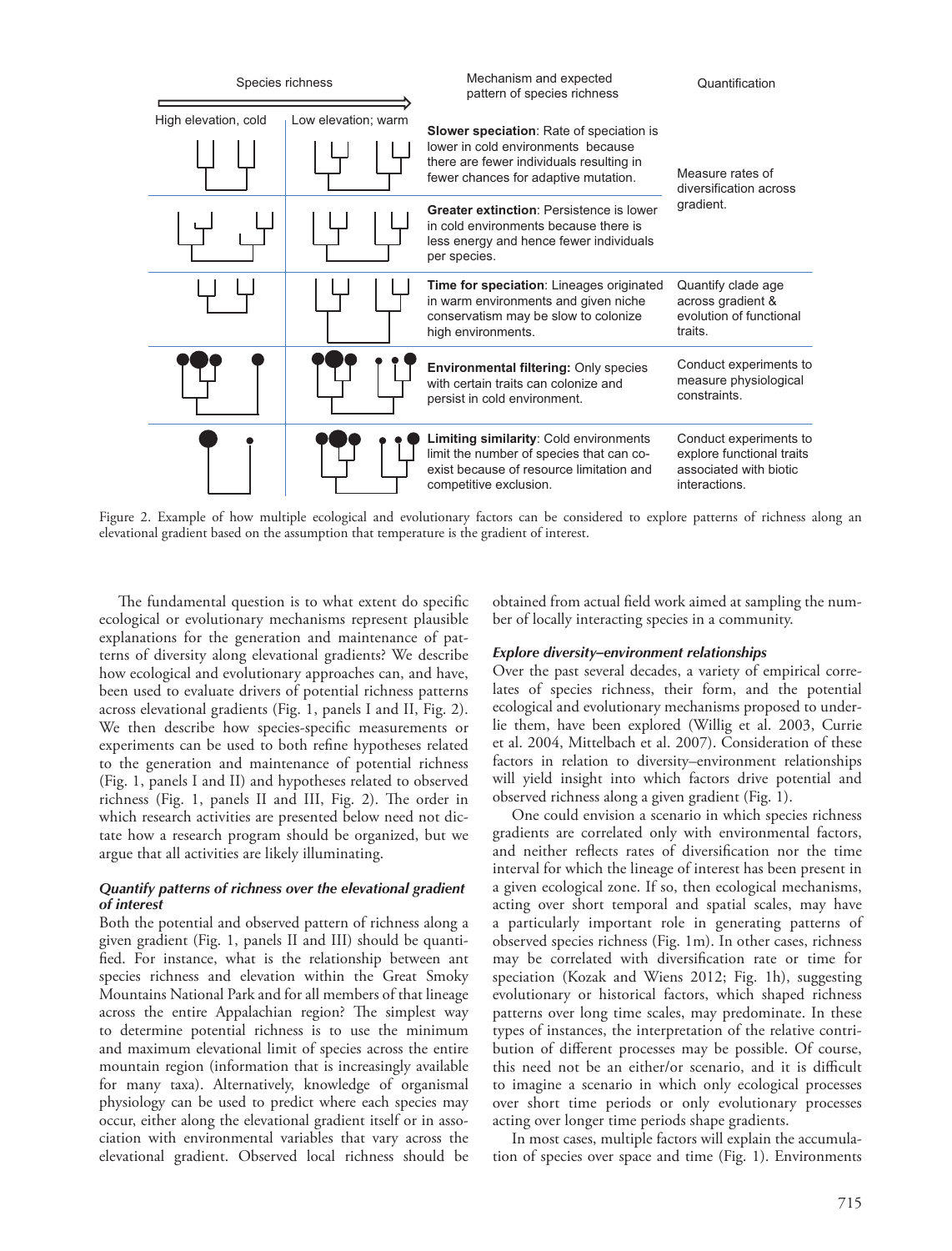that have been inhabited the longest may harbor the most species-rich assemblages (Fjeldså 1994). Alternatively, preadaptation to some environmental conditions on the gradient may permit colonizing species to diversify in that environment (Donoghue 2008, Drummond 2008). Biotic constraints may also limit local richness; clades show diversification slowdowns where richness of a given clade is high (Wiens et al. 2011). If local assemblages fill up with species over time, then there may be no relationship between time since colonization and local richness (Rabosky 2009); instead, the latter should plateau for habitats or climatic zones that have been inhabited the longest. Such a pattern characterizes local assemblages of hylid frogs and plethodontid salamanders (Kozak and Wiens 2012), but is not consistent across many groups as indicated by the fossil record (Benton and Emerson 2007). Plotting the relationship between richness and time, estimated either from phylogenies or the fossil record, can be used to detect signatures of these processes (Benton and Emerson 2007, Rabosky 2009, Rabosky and Glor 2010).

#### *Evaluate patterns of phylogenetic or trait assemblage structure*

 Patterns of phylogenetic or trait structure can provide some insights into the potential importance of environmental filtering or biotic interactions (notably competition) in structuring local assemblages (Webb et al. 2002). If environmental filtering is the predominant mechanism structuring a local assemblage and functional traits are conserved on the phylogeny then closely related species with similar traits are predicted to co-occur. In contrast, biotic interactions, including competition or enemy-mediated negative diversity dependence, should result in co-occurrence of unrelated species with even spacing of traits values. While this framework can provide useful insights about factors influencing assemblage structure (Emerson and Gillespie 2008, Cavender-Bares et al. 2009), it also has several weaknesses (Mayfield and Levine 2010, Losos 2011, Aiba et al. 2013), some of which can be overcome with targeted experiments or measurements.

#### *Conduct targeted experiments or measurements*

 Experiments can serve two roles: to evaluate the insights gained using ecological or phylogenetically-based correlative approaches aimed at understanding potential richness (Fig. 1, panels I and II), and to explore the existence and pattern of biotic interactions (Fig. 1, panels II and III). Direct physiological measurements or a combination of greenhouse, common-garden, and reciprocal-transplant experiments can be used to identify the environmental tolerances of species with different traits and/or relatedness patterns (Jankowski et al. 2013). Confirmation of the potential importance of such traits, combined with knowledge of how these traits evolved, is critical if we are to understand the mechanistic underpinnings of richness-environment relationships from macroecological, phylogenetically-based or trait-based hypotheses. Although more difficult to implement, direct experimental manipulations of the abiotic environments along elevational gradients could provide further insight into the role of environmental constraints on patterns of potential richness. For example, hydric supplementation

and addition of materials that increase thermal conductance may be applied to create wetter or warmer local environments, or shade tables can be used to lower temperatures (Lessard et al. 2011). If richness changes with manipulation of the local environment, then environmental constraints may play an important role in controlling species numbers in local assemblages, at least on short time scales (Cavieres et al. 2014). Long-term experiments allowing for new colonists to arrive after manipulation would provide more complete insights into the influence of the manipulation on local species richness.

 Experimental methods can also be used to assess the role of biotic factors in shaping patterns of diversity (Fig. 1, panels II and III). Biotic mechanisms can be assessed in experiments where related taxa or species with similar functional traits are placed together (e.g. plant plots or mesocosms) and monitored through time. For instance, removal experiments at low and high elevations suggested important roles for both positive and negative interactions in affecting plant fitness and ultimately species co-occurrence in montane systems (Callaway et al. 2002). While such experiments will be limited to certain types of organisms and have been most often conducted on plants, some animal systems can also be manipulated. For instance, Gifford and Kozak (2012) combined physiological measurements and experiments of competitive abilities to explore the role of competition shaping altitudinal diversity gradients in salamanders. Knowledge of which traits confer changes in fitness in a given environment (and how those traits are distributed on a phylogeny) provide additional insight into which traits are most important in abiotic (e.g. environmental tolerance) and biotic (e.g. competitive interactions, resistance to herbivores or pathogens) interactions, promoting insight about how these traits may be evolutionarily constrained (Savage and Cavender-Bares 2012).

 Manipulative experiments are not viable in every system and for every taxon, however, when appropriate, experiments provide compelling evidence. When they are not appropriate (e.g. we are not suggesting moving *Sequoiadendron giganteum* trees up and down the elevational gradient in the Sierra Mountains), other approaches, such as the community phylogenetics approach can provide some insights. However, our suggestion would be to not rely solely on phylogenetic patterns to infer underlying processes (Mayfield and Levine 2010, Losos 2011).

# **Challenges and perspectives**

 True integration between ecological and evolutionary determinants of species richness gradients on mountains, and most other systems, has yet to be achieved. This is due in part to limitations of analytical and experimental methods, lack of fine-scale richness and environmental data, and lack of communication among fields. However, the continued interest in diversity patterns is forging links among disciplines, resulting in new hypothesis frameworks (Weber and Agrawal 2012) and data sources (Kattge et al. 2011, Brewer et al. 2012). Nonetheless, three main challenges remain. The first is driven by the temporal limitations of available data (fine-scale environmental data on evolutionary time scales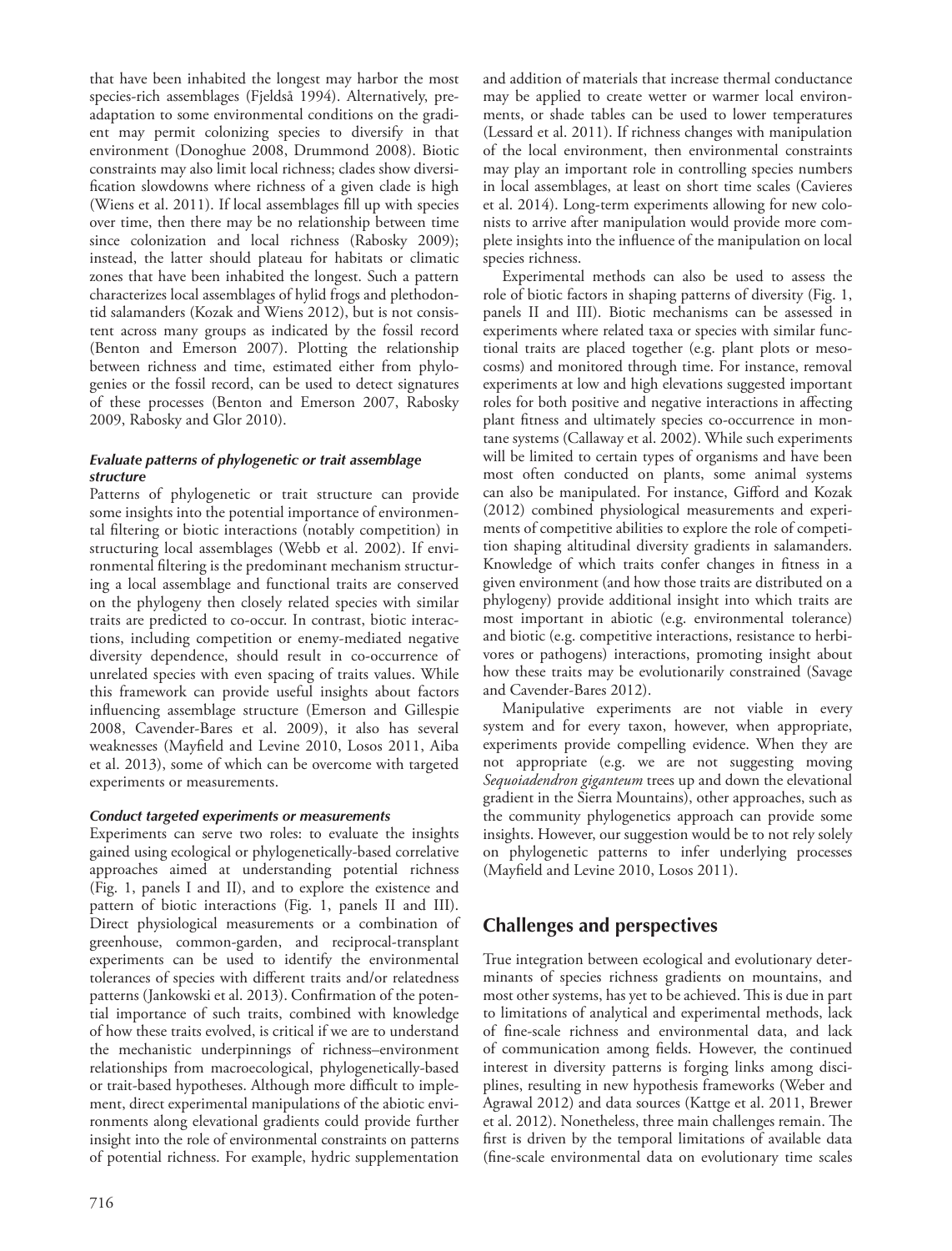are not available) and inference tools, the second is related to lack of knowledge of traits that allow species to inhabit certain portions of the gradient, and the third stems from a need to compare multiple transects within a montane region as well as multiple montane regions with different characteristics in order to evaluate the generality of different drivers of diversity. While significant, these challenges can be overcome with on-going refinement of historical and geological data and an increased research emphasis on studying and conserving montane biodiversity.

 Patterns of species richness could depend on the deeper geographic history of a region and on the fluctuation in environmental conditions at the time that montane systems were forming (Päckert et al. 2012). For instance, species-environment relationships that consider how climate and productivity varied through geological time suggest that time-integrated measures of these variables may be better predictors of current species richness than contemporary measures (Jetz and Fine 2012). In addition, high environmental instability may promote extinction, whereas stability allows the build-up of lineages through time, resulting in higher species richness and endemism in more stable areas (Graham et al. 2006). Phylogeographic studies in several regions confirm that areas where lineages persisted over time were historically stable (Carnaval et al. 2009, Velo-Antón et al. 2013). While these examples illustrate the importance of considering how climate and geological history influence current patterns of diversity, such endeavors are still scarce and limited by the precision and availability of historical data. Attempts to directly link diversification history with historical data are hampered by uncertainty in the age of nodes on phylogenetic hypotheses, by the coarse spatial and temporal scale of most historical climatic and geological data, and by the difficulties of separately estimating speciation and extinction rates from phylogenetic hypotheses based on current taxa (Quental and Marshall 2010). Continued research efforts in these areas should provide new data and tools to more rigorously address some aspects of our research framework.

We know surprisingly little about specific traits or physiological adaptations that allow species to inhabit certain portions of the gradient and how these traits evolve. For instance, species that occur at high elevations often have speciesspecific physiological mechanisms that permit them to persist under cold, low-oxygen conditions; these mechanisms are unknown for most species (Navas and Chaui-Berlinck 2007). Increased species-specific knowledge will aid in several steps in our framework including quantifying the potential species pool using context-appropriate physiological data, or identifying environmental gradients appropriate for investigation and experimentation.

The final challenge of our framework stems from the fact that generalization about the importance of different mechanisms influencing current patterns of diversity requires multiple transects within a montane region and multiple montane regions with different environmental attributes. Experiments at this scale may not be feasible with many organisms and by a single research team. In addition, experiments can measure transient dynamics and researchers should guard against over-interpreting the results of experiments or short-term observations (Wiens 1989). Nonetheless,

generalizations should emerge from replication of observational and experimental studies in different contexts (Wang et al. 2009). Efforts aimed at sharing data among investigators and across organisms with varied traits will enhance our ability to search for generality of patterns among montane systems. As our research becomes comparative and expands to include different mountain systems and experimental manipulations, we predict that this integrative framework will identify general mechanisms underlying patterns of montane diversity.

*Acknowledgements - This study was conducted as part of the* working group Montane Biodiversity in Space and Time: Linking Evolutionary Biology and Macroecology, supported by the National Evolutionary Synthesis Center (NESCent), NSF EF-0423461. We thank Adam Algar, Jordi Bascompte, Jonathon Chase, Marcel Holyoak, and Walter Jetz for helpful comments on earlier versions of the manuscript.

Author contribution: the ideas for this paper were generated at a NESCent working group entitled: 'The origin and maintenance of montane biodiversity: integrating evolutionary and ecological processes', organized by CHG, KHK and CR. CHG primarily wrote the manuscript; NJS, ACA, CDC, TER, KRZ, KHK and CR contributed to manuscript preparation and writing; all authors read and commented on the manuscript.

### **References**

- Adams, D. C. and Rohlf, F. J. 2000. Ecological character displacement in Plethodon: biomechanical differences found from a geometric morphometric study. – Proc. Natl Acad. Sci. USA 97: 4106-4111.
- Aiba, M. et al. 2013. Robustness of trait distribution metrics for community assembly studies under the uncertainties of assembly processes. – Ecology 94: 2873–2885.
- Algar, A. C. et al. 2011. Quantifying the importance of regional and local filters for community trait structure in tropical and temperate zones. - Ecology 92: 903-914.
- Benton, M. J. and Emerson, B. C. 2007. How did life become so diverse? The dynamics of diversification according to the fossil record and molecular phylogenetics. – Palaeontology 50:  $23 - 40.$
- Bertrand, R. et al. 2011. Changes in plant community composition lag behind climate warming in lowland forests. – Nature 479: 517-520.
- Brewer, S. et al. 2012. Paleoecoinformatics: applying geohistorical data to ecological questions. – Trends Ecol. Evol. 27: 104 – 112.
- Callaway, R. M. et al. 2002. Positive interactions among alpine plants increase with stress. - Nature 417: 844-848.
- Carnaval, A. C. et al. 2009. Stability predicts genetic diversity in the Brazilian Atlantic Forest hotspot. - Science 323: 785-789.
- Carstensen, D. W. et al. 2013. Introducing the biogeographic species pool. – Ecography 36:  $1310-1318$ .
- Cavender-Bares, J. et al. 2004. Phylogenetic overdispersion in Floridian oak communities. – Am. Nat. 163: 823–843.
- Cavender-Bares, J. et al. 2009. The merging of community ecology and phylogenetic biology. - Ecol. Lett. 12: 693-715.
- Cavieres, L. A. et al. 2014. Facilitative plant interactions and climate simultaneously drive alpine plant diversity. – Ecol. Lett. 17: 193-202.
- Currie, D. J. et al. 2004. Predictions and tests of climate-based hypotheses of broad-scale variation in taxonomic richness. - Ecol. Lett. 7: 1121-1134.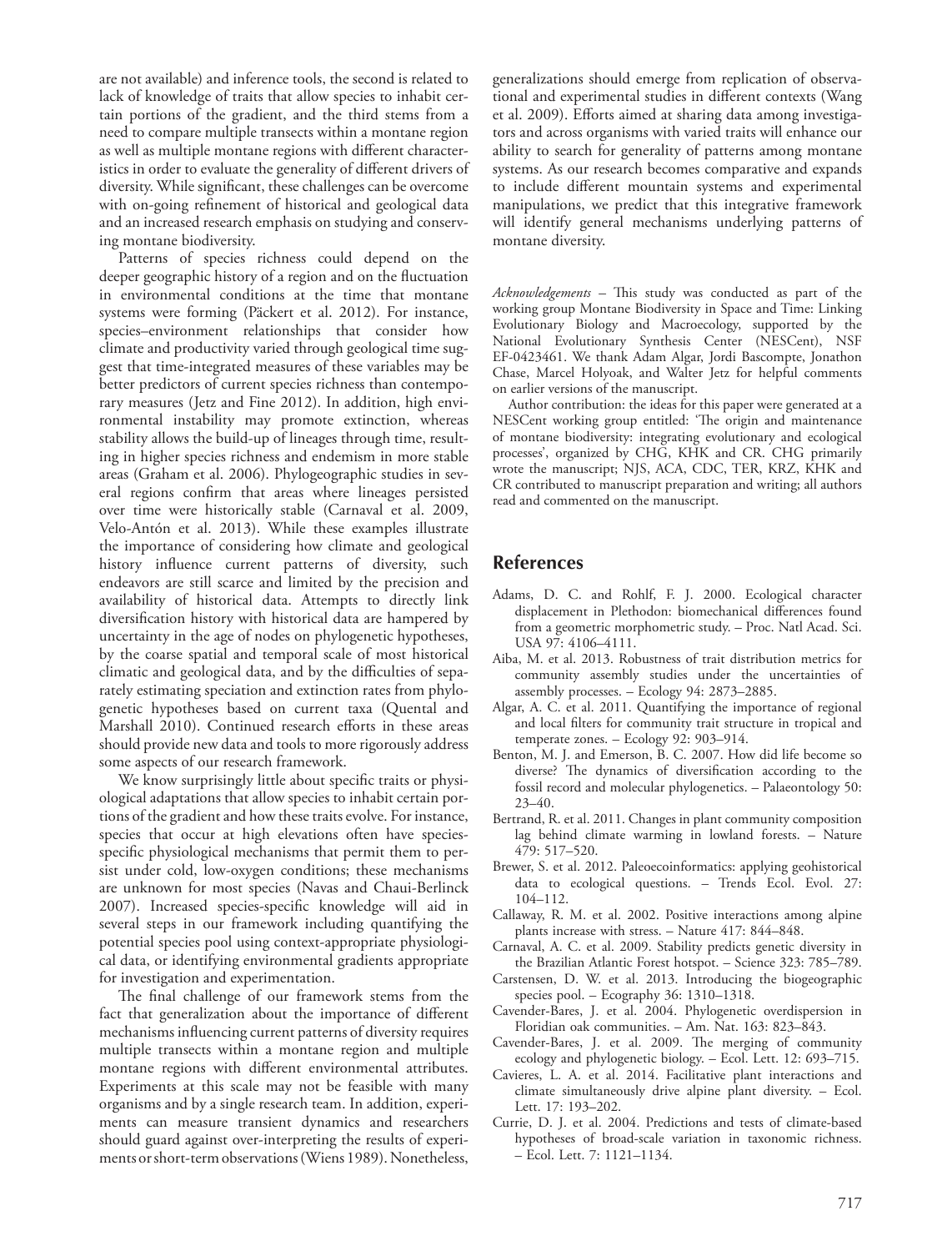- Davies, T. J. et al. 2007. Species co-existence and character divergence across carnivores. - Ecol. Lett. 10: 146-152.
- Diamond, S. E. et al. 2012. Who likes it hot? A global analysis of the climatic, ecological, and evolutionary determinants of warming tolerance in ants. - Global Change Biol. 18: 448-456.
- Donoghue, M. J. 2008. A phylogenetic perspective on the distribution of plant diversity. – Proc. Natl Acad. Sci. USA 105: 11549-11555.
- Drummond, C. S. 2008. Diversification of *Lupinus* (Leguminosae) in the western New World: derived evolution of perennial life history and colonization of montane habitats. – Mol. Phylogenet. Evol. 48: 408-421.
- Emerson, B. C. and Gillespie, R. G. 2008. Phylogenetic analysis of community assembly and structure over space and time. – Trends Ecol. Evol. 23: 619 – 630.
- Fierer, N. et al. 2011. Microbes do not follow the elevational diversity patterns of plants and animals. – Ecology 92: 797-804.
- Fjeldså, J. 1994. Geographical patterns for relict and young species of birds in African and South America and implications for conservation priorities. – Biodivers. Conserv. 3: 207-226.
- Gifford, M. E. and Kozak, K. H. 2012. Islands in the sky or squeezed at the top? Ecological causes of elevational range limits in montane salamanders. - Ecography 35: 193-203.
- Gotelli, N. J. 2000. Null model analysis of species co-occurrence patterns. – Ecology 81: 2606–2621.
- Graham, C. H. et al. 2006. Habitat history improves prediction of biodiversity in rainforest fauna. – Proc. Natl Acad. Sci. USA 103: 632-636.
- Graves, G. R. 1985. Elevational correlates of speciation and intraspecific geographic variation in plumage in Andean forest birds. – Auk 102: 556–579.
- Harrison, S. and Grace, J. B. 2007. Biogeographic affinity helps explain productivity – richness relationships at regional and local scales. – Am. Nat. 170: S5–S15.
- Harrison, S. and Cornell, H. 2008. Toward a better understanding of the regional causes of local community richness. – Ecol. Lett. 11: 969-979.
- Hawkins, B. A. et al. 2005. Water links the historical and contemporary components of the Australian bird diversity gradient. – J. Biogeogr. 32: 1035 – 1042.
- Hendry, A. P. and Kinnison, M. T. 1999. Perspective: the pace of modern life: measuring rates of contemporary microevolution. – Evolution 53: 1637 – 1653.
- Jankowski, J. E. et al. 2013. Exploring the role of physiology and biotic interactions in determining elevational ranges of tropical animals. – Ecography 36: doi: 10.1111/j.1600-0587. 2013.00600.x
- Jetz, W. and Fine, P. V. A. 2012. Global gradients in vertebrate diversity predicted by historical area – productivity dynamics and contemporary environment. – PLoS Biol. 10: e1001292.
- Jetz, W. et al. 2012. Integrating biodiversity distribution knowledge: toward a global map of life. – Trends Ecol. Evol. 27: 151-159.
- Kattan, G. H. and Franco, P. 2004. Bird diversity along elevational gradients in the Andes of Colombia: area and mass effects. - Global Ecol. Biogeogr. 13: 451-458.
- Kattge, J. et al. 2011. TRY a global database of plant traits. – Global Change Biol. 17: 2905 – 2935.
- Kisel, Y. and Barraclough, T. G. 2010. Speciation has a spatial scale that depends on levels of gene flow.  $-$  Am. Nat. 175: 316 – 334.
- Körner, C. 2000. Why are there global gradients in species richness? Mountains might hold the answer. – Trends Ecol. Evol. 15: 513-514.
- Körner, C. 2007. The use of 'altitude' in ecological research. – Trends Ecol. Evol. 22: 569 – 574.
- Kozak, K. H. and Wiens, J. J. 2010. Accelerated rates of climaticniche evolution underlie rapid species diversification. - Ecol. Lett. 13: 1378-1389.
- Kozak, K. H. and Wiens, J. J. 2012. Phylogeny, ecology, and the origins of climate-richness relationships. - Ecology 93: S167-S182.
- La Sorte, F. A. and Jetz, W. 2010. Projected range contractions of montane biodiversity under global warming. – Proc. R. Soc. B 277: 3401-3410.
- Lessard, J. P. et al. 2011. Determinants of the detrital arthropod community structure: the effects of temperature and resources along an environmental gradient. – Oikos 120: 333–343.
- Lessard, J. P. et al. 2012. Strong influence of regional species pools on continent-wide structuring of local communities. – Proc. R. Soc. B 279: 266 – 274.
- Li, J. et al. 2009. Climate and history explain the species richness peak at mid-elevation for Schizothorax fishes (Cypriniformes: Cyprinidae) distributed in the Tibetan Plateau and its adjacent regions. – Global Ecol. Biogeogr. 18: 264–272.
- Loarie, S. R. et al. 2009. The velocity of climate change. Nature 462: 1052-1055.
- Losos, J. B. 2011. Seeing the forest for the trees: the limitations of phylogenies in comparative biology. – Am. Nat. 177: 709-727.
- Losos, J. B. and Schluter, D. 2000. Analysis of an evolutionary species-area relationship. - Nature 408: 847-850.
- MacArthur, R. H. 1972. Geographical ecology: patterns in the distribution of species. – Harper and Row.
- MacArthur, R. and Levins, R. 1967. Limiting similarity convergence and divergence of coexisting species. – Am. Nat. 101: 377 – 385.
- Machac, A. et al. 2013. Ecological causes of decelerating diversification in Carnivoran mammals - Evolution 67: 2423-2433.
- Mayfield, M. M. and Levine, J. M. 2010. Opposing effects of competitive exclusion on the phylogenetic structure of communities. - Ecol. Lett. 13: 1085-1093.
- McCain, C. M. and Grytnes, J. A. 2010. Elevational gradients in species richness. – In: Encyclopedia of Life. Wiley.
- McCain, C. M. and Colwell, R. K. 2011. Assessing the threat to montane biodiversity from discordant shifts in temperature and precipitation in a changing climate. – Ecol. Lett. 14: 1236-1245.
- Mittelbach, G. G. et al. 2007. Evolution and the latitudinal diversity gradient: speciation, extinction and biogeography. – Ecol. Lett. 10: 315 – 331.
- Navas, C. A. and Chaui-Berlinck, J. G. 2007. Respiratory physiology of high-altitude anurans: 55 years of research on altitude and oxygen. – Respir. Physiol. Neurol. 158: 307 – 313.
- Päckert, M. et al. 2012. Horizontal and elevational phylogeographic patterns of Himalayan and southeast Asian forest passerines (Aves: Passeriformes). - J. Biogeogr. 39: 556-573.
- Quental, T. B. and Marshall, C. R. 2010. Diversity dynamics: molecular phylogenies need the fossil record. – Trends Ecol. Evol. 25: 434–441.
- Rabosky, D. L. 2009. Ecological limits and diversification rate: alternative paradigms to explain the variation in species richness among clades and regions. – Ecol. Lett. 12: 735–743.
- Rabosky, D. L. and Glor, R. E. 2010. Equilibrium speciation dynamics in a model adaptive radiation of island lizards. – Proc. Natl Acad. Sci. USA 107: 22178 – 22183.
- Rahbek, C. 1995. The elevational gradient of species richness  $-$  a uniform pattern. - Ecography 18: 200-205.
- Rahbek, C. 1997. The relationship among area, elevation, and regional species richness in neotropical birds. – Am. Nat. 149: 875-902.